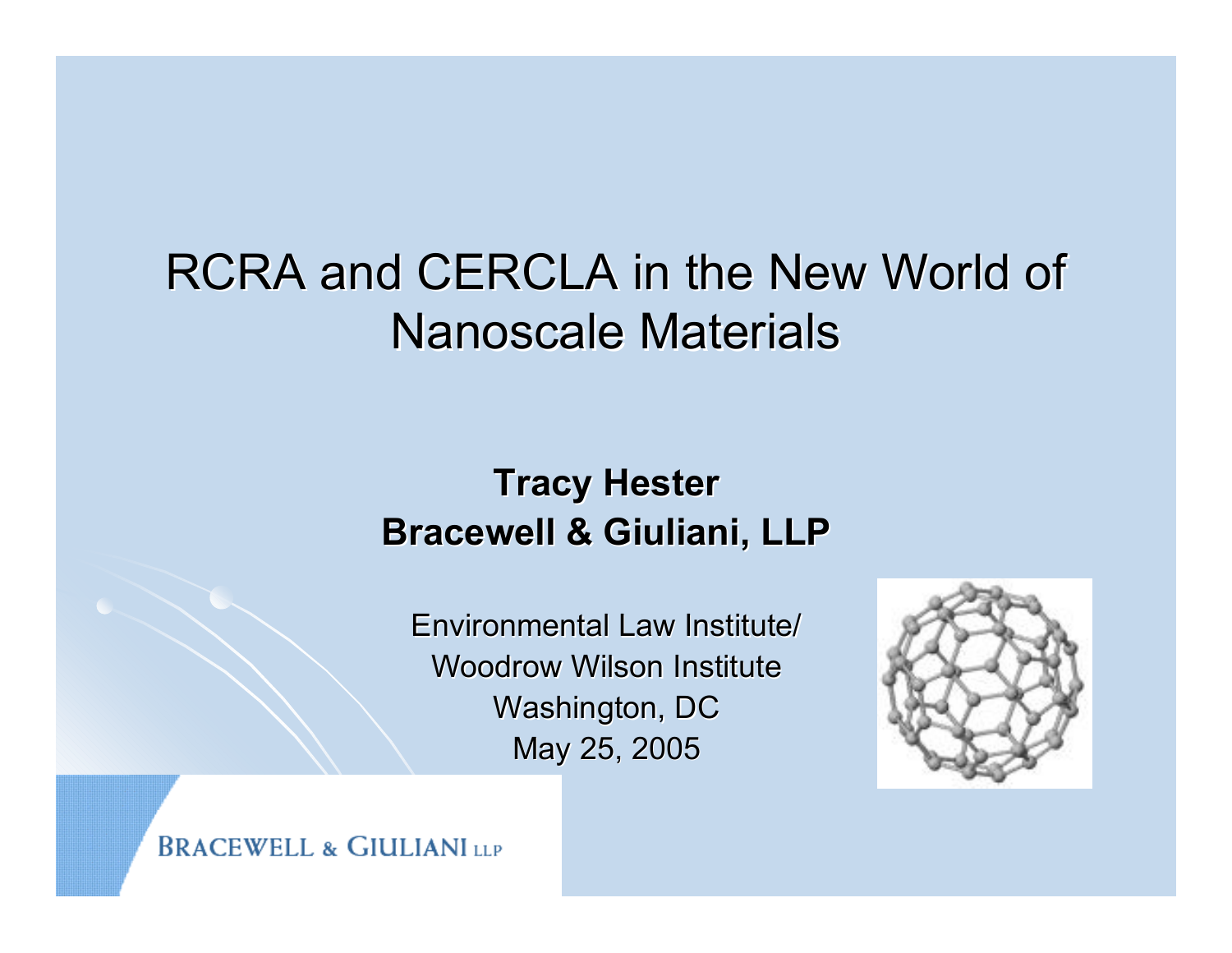#### Small Stuff, Big Challenges

# **Berkeley Daily Planet**

#### **Bus Lane Plans Provoke Telegraph Neighborhood**

Telegraph Avenue neighbors and merchants packed a Planning Commission meeting Wednesday to protest proposals to speed up buses from downtown Berkelev all the way to San Leandro by eliminating some traffic lanes for motorists on Telegraph Avenue and turning the three northernmost blocks of the street into a car-free, bus-only pedestrian mall.

"This would be the end of the world as we know it. Telegraph would look like a Greyhound Station," said Ken Sarachan, owner of Rasputin Music, who along with other leading Telegraph merchantsincluding the owners of Cody's Books, Moe's Books and Amoeba Music-opposed banishing cars from Telegraph north of Haste Street.



the entrance to the Lawrence Berkeley Naitonal Laboratory Thursday to protest today's planned groundbreaking for the Molecular Foundry.

#### **Molecular Foundry Foes Protest** Groundbreaking

About 30 protesters withstood steady drizzle early Thursday morning, worried that once Lawrence Berkeley National Laboratory (LBNL) completes its newest laboratory complex, far smaller, more dangerous particles could rain down on them. FULL STORY





BESTSELLING AUTHOR OF JURASSIC PARK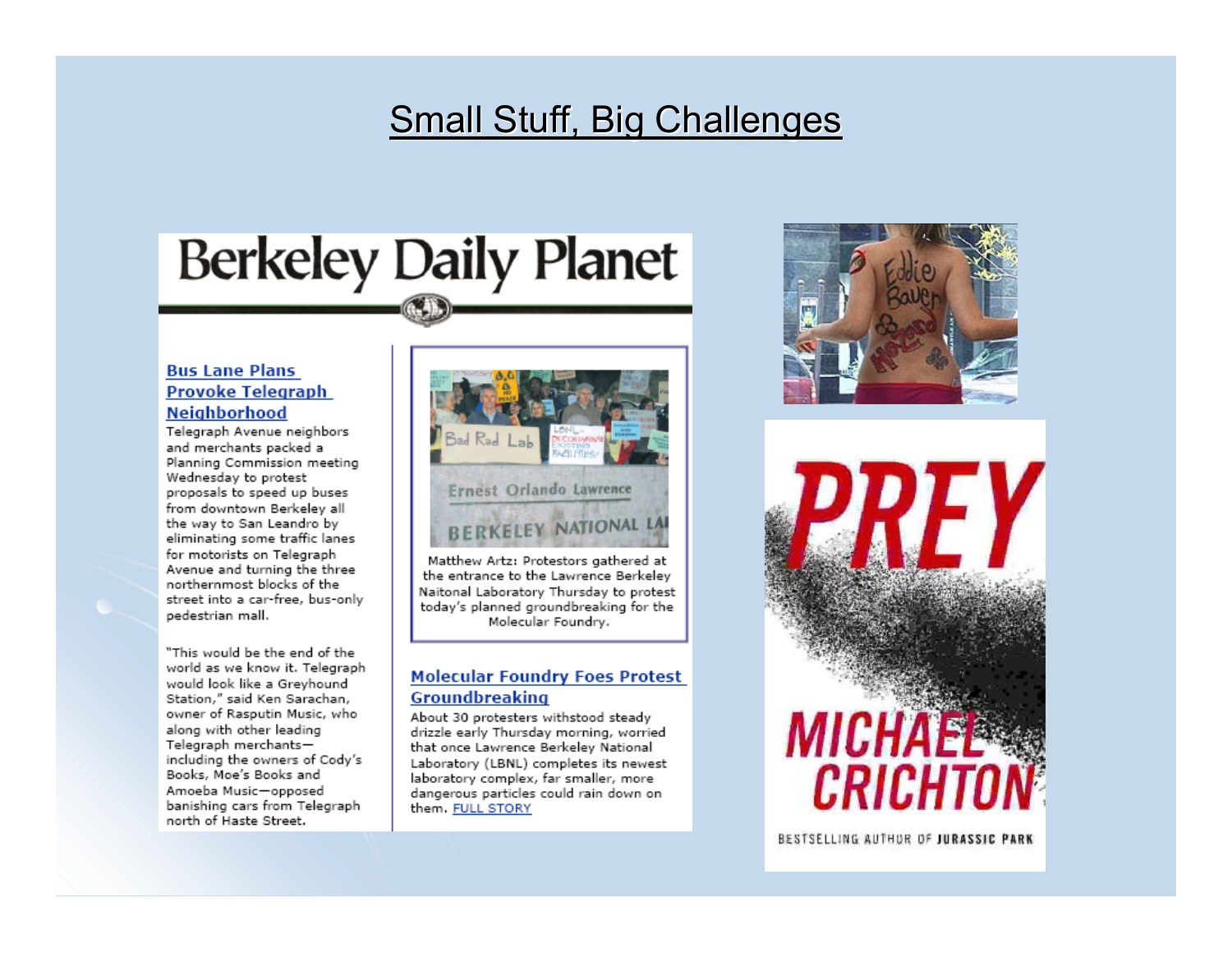Small Stuff, Big Challenges Focusing on the Near-Term

- $\bullet$  Nanoscale materials have already arrived in the market
- Their use will grow substantially in the near future
- The expanding nanoscale industry will raise novel environmental legal issues, including liability for waste management and disposal
- Disposal issues only just now surfacing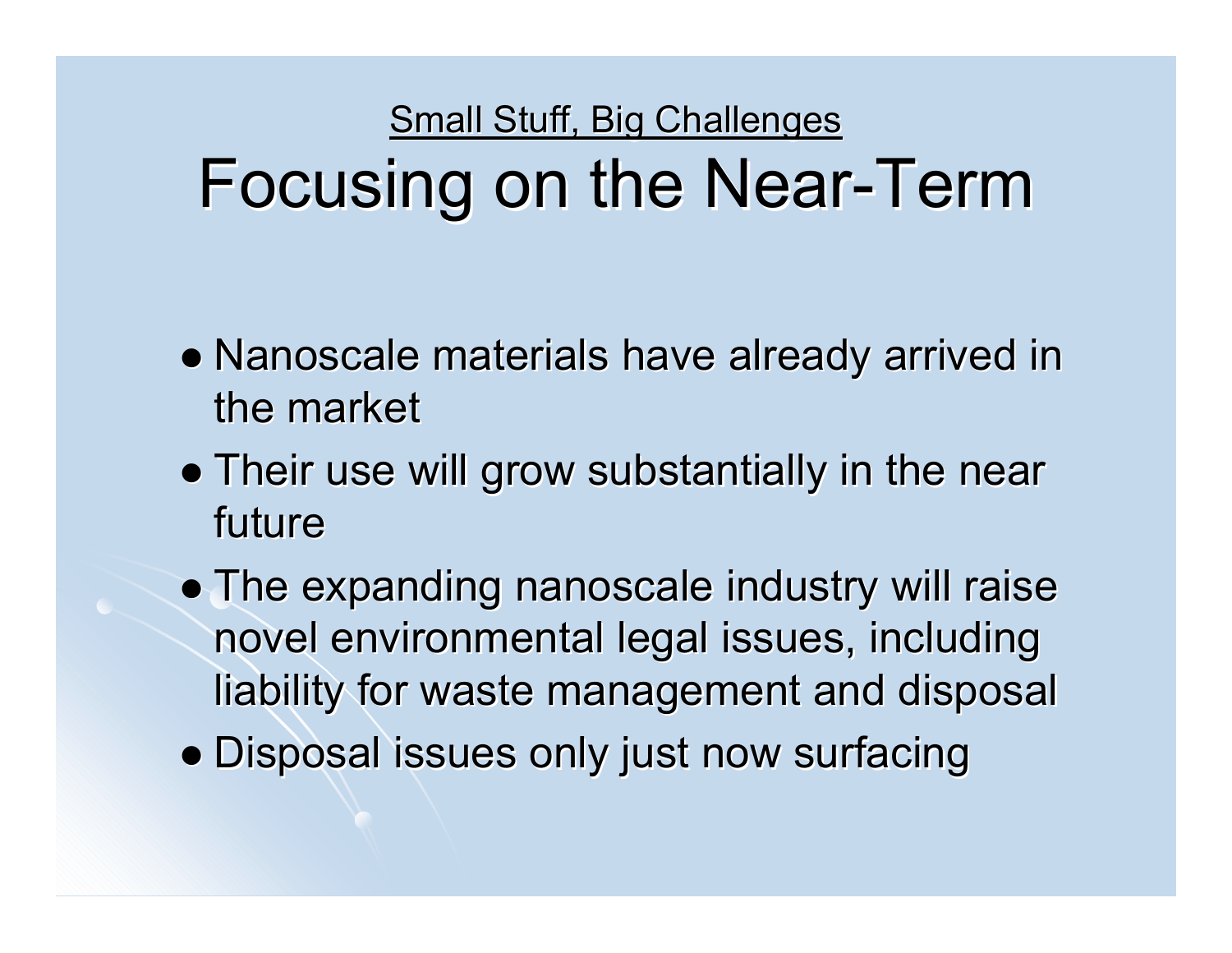#### Small Stuff, Big Challenges Nanoscale Materials

**• Nanoscale products currently on market:** novel plastics and cancer treatments cosmetics catalysts sunscreen military propellants stain-resistant fabrics enhanced antibiotics scratch batteries and fuel cells

 $\bullet$ **• Projected market of nearly \$5 billion for carbon nanotubes alone within five years** 

• Notably, environmental applications could be extremely important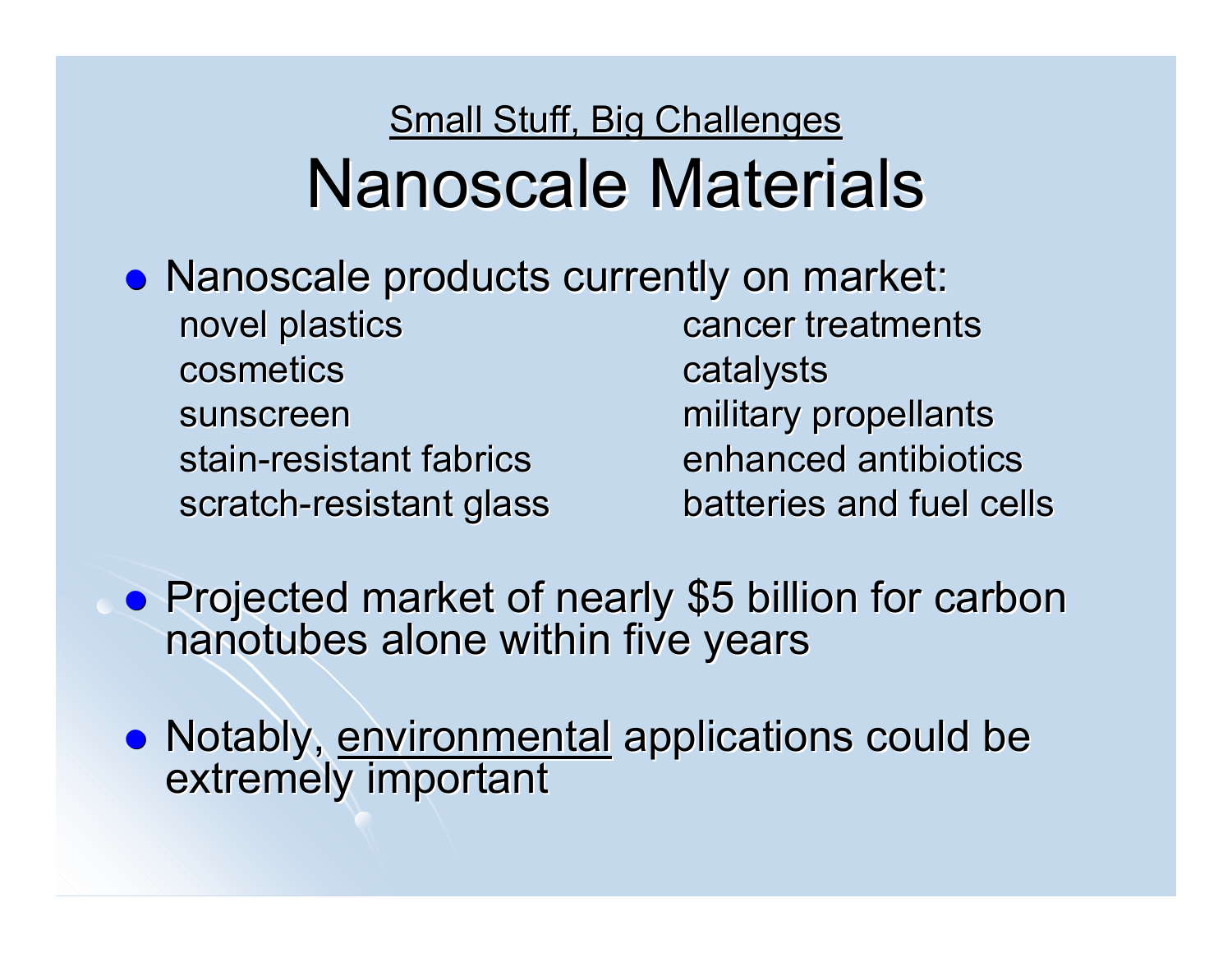**Small Stuff, Big Challenges** 

## Growing Concerns About Nanotech

- **Concerns emerging about unintended effects** 
	- **Environmental fate and transport**
	- Toxicological effects
	- Bioaccumulation
- **Result: Growing opposition** 
	- **Environmental Defense request**
	- Call for moratorium by Etc Group
	- NIMBY opposition to Nanoforge facility
	- **Fears of repeating GMO experience**

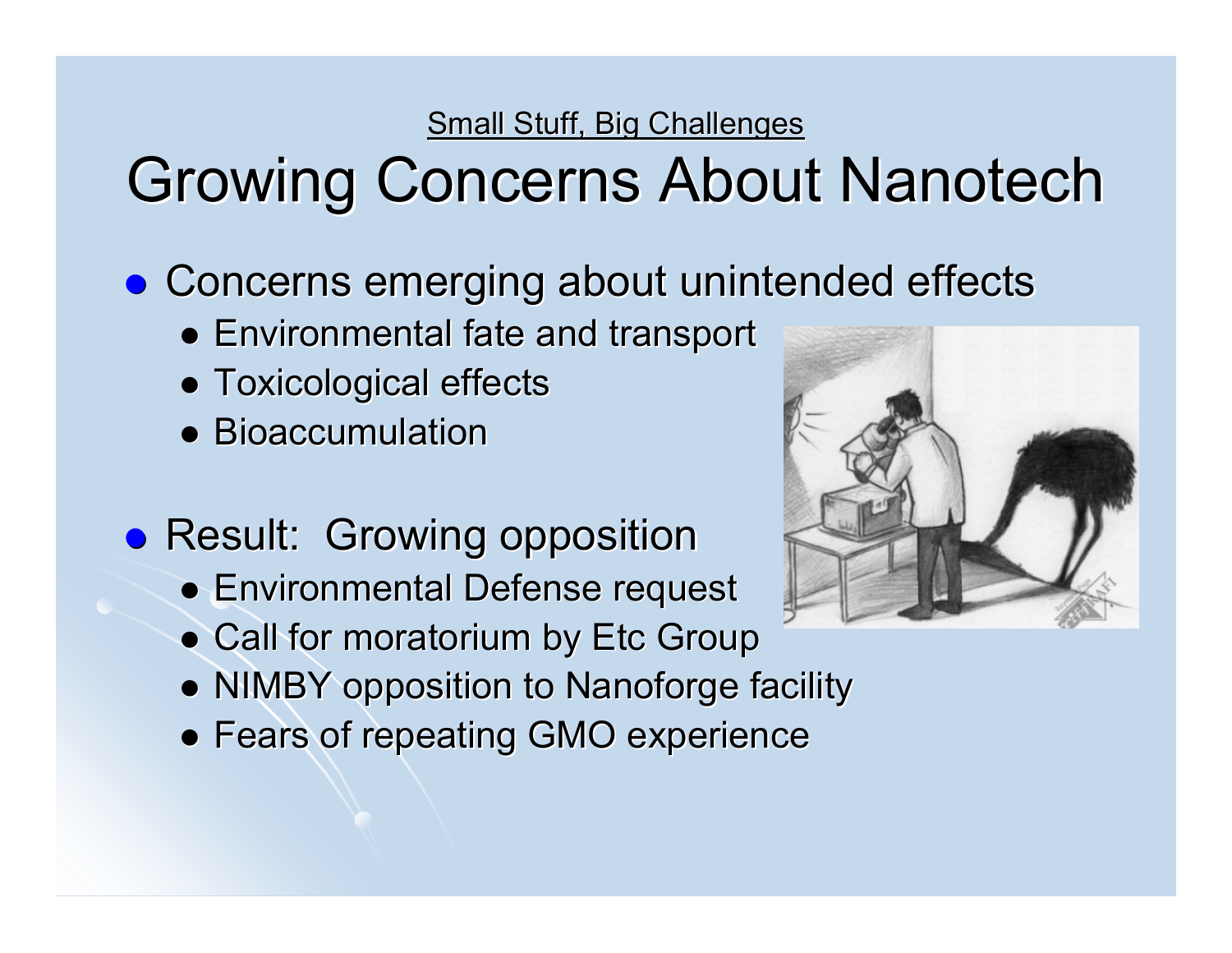#### Small Stuff, Big Challenges **Initial Questions**

- Are my employees safe?
- Do I have to notify anyone about possible risks from my nanoscale materials?
- Do I need a permit to make, use or sell nanoscale materials?

• Will I be liable for damage caused by disposal of products containing my nanoscale materials?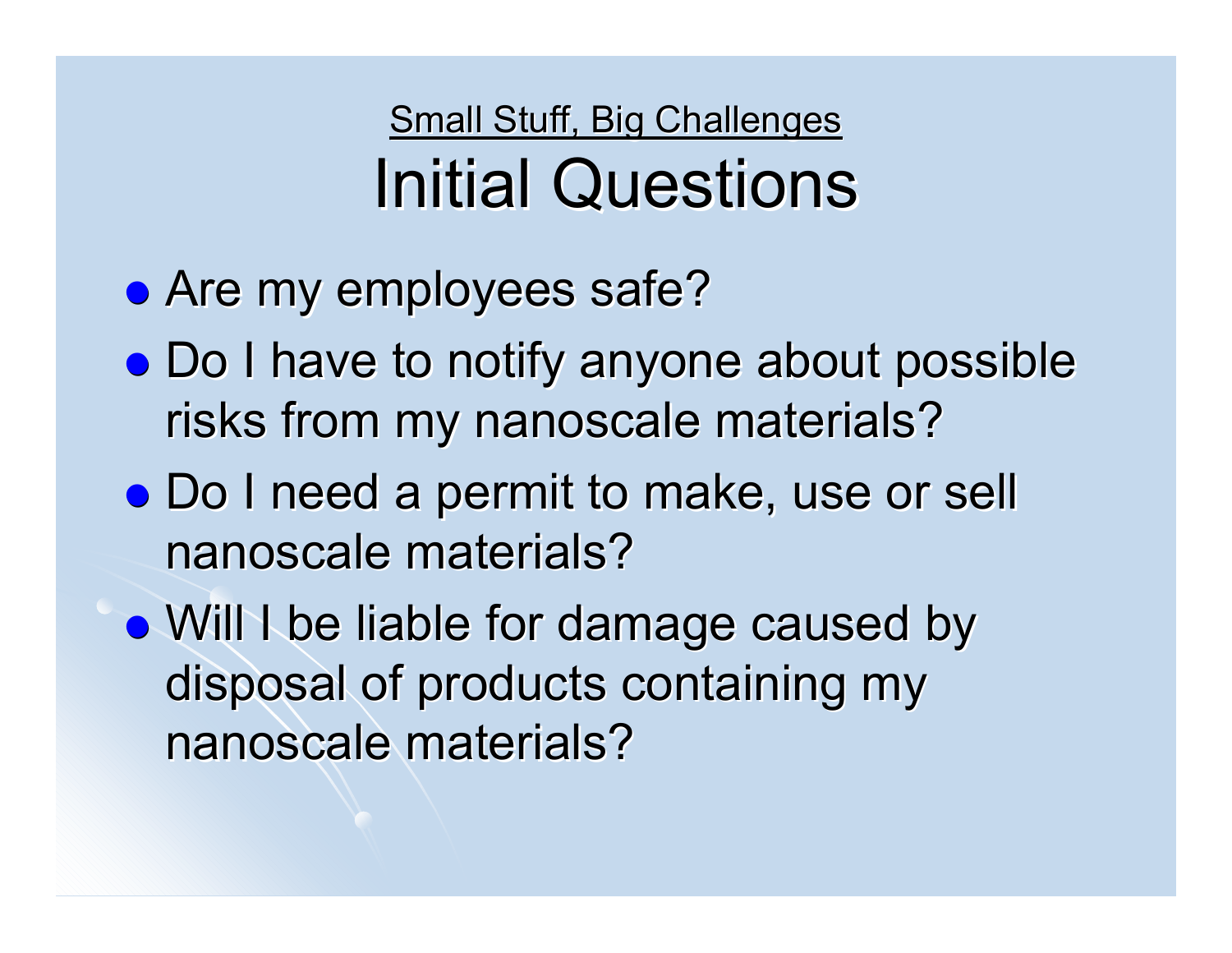Small Stuff, Big Challenges

# Nanoscale Regulation: Recurring Themes

- Classifying materials: size not determining characteristic for regulation characteristic for regulation
- The larger the amount generated, the greater the risk needing regulation
	- Nanoscale may pose greater risk in smaller amounts
- **•** Focus on specific media (air, water, waste)
	- $\bullet$  Nanomaterials will likely pose multimedia challenges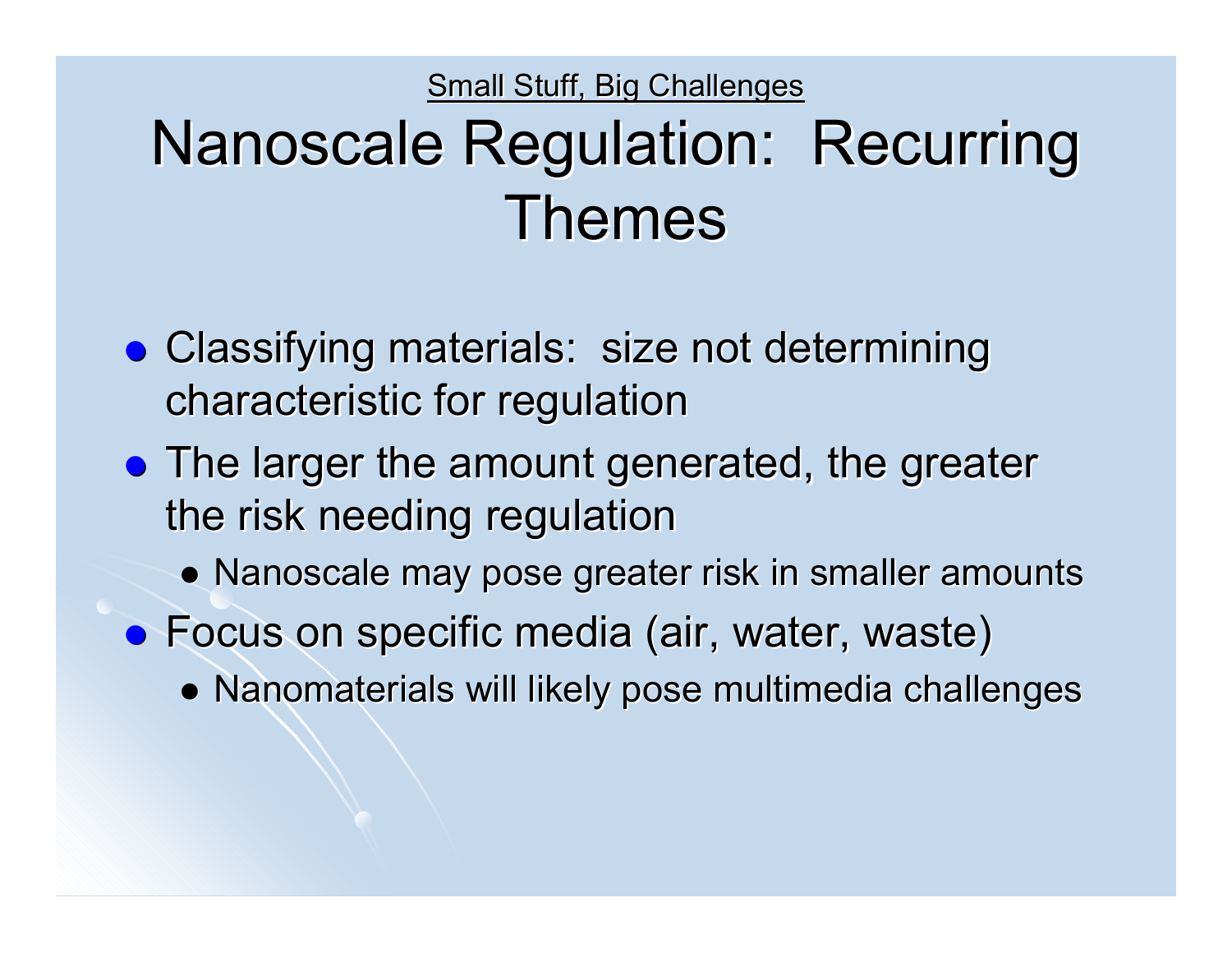- **General Framework for Waste** Management
	- Is it a solid waste?
	- Is it a hazardous waste?
	- Are you a generator, transporter, or operator of a treatment/storage/disposal facility?
	- $\bullet$  How can you handle or dispose of nanoscale waste?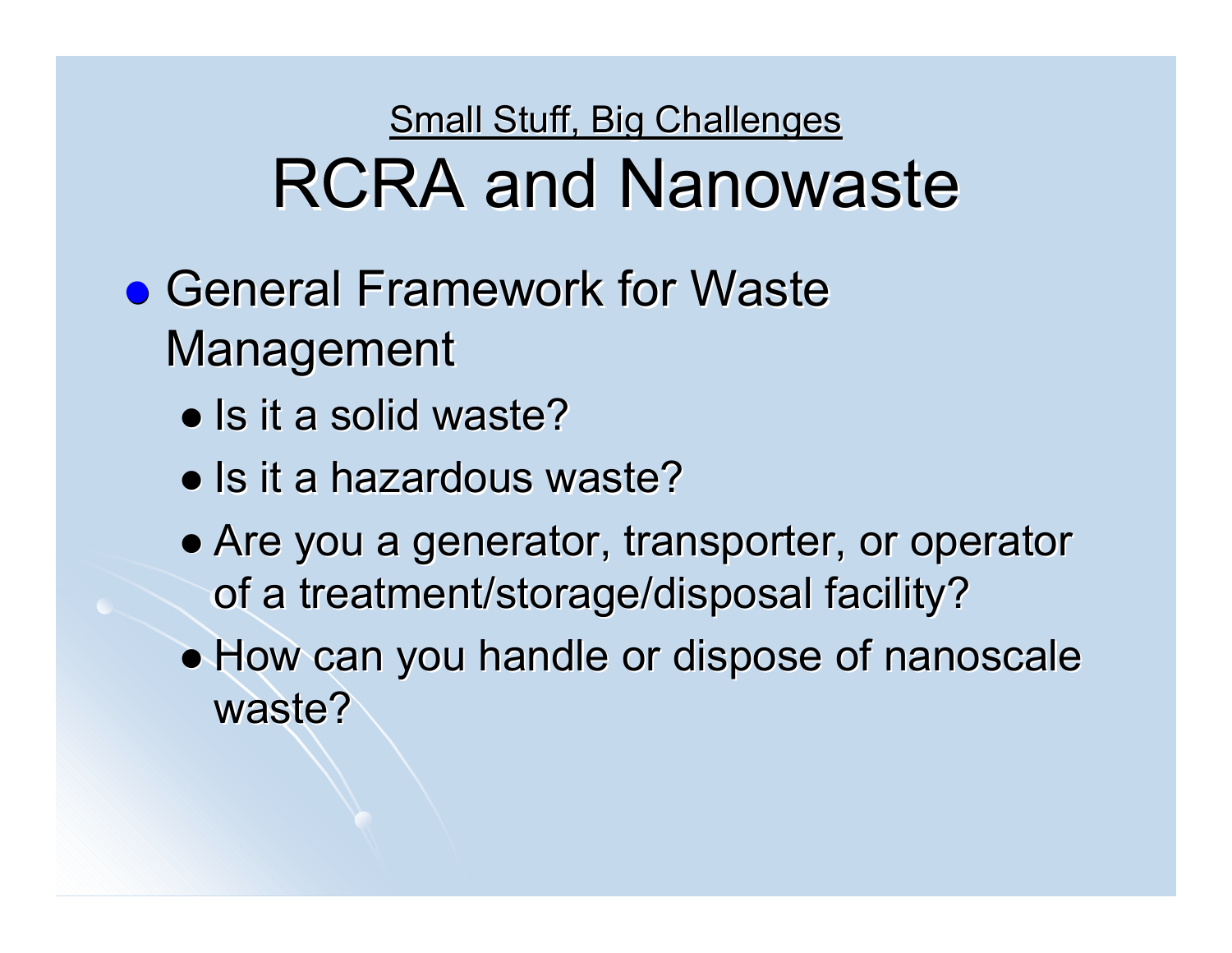- "Is it a solid waste?"
	- Regulatory definition of "solid waste" is extraordinarily complex, subject to court challenge and undergoing revision challenge and undergoing revision
	- z Exemptions (e.g., CWA discharge) Exemptions (e.g., CWA discharge)
	- Likely initial area for nanoscale materials questions: recycling through reuse (e.g., use as fuel) as fuel)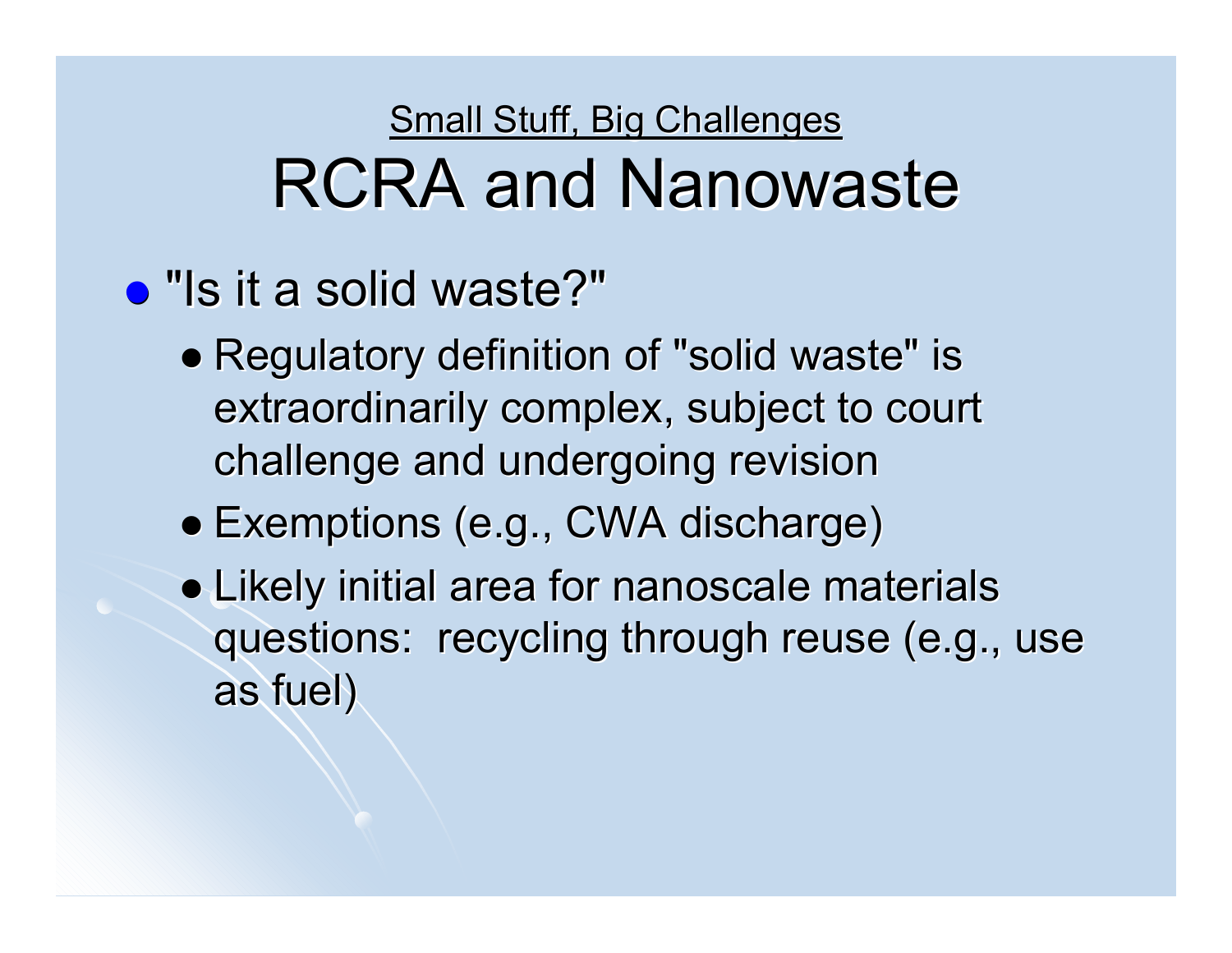#### • "Is it a hazardous waste?"

- Characteristic or listed?
- Characteristic:
	- **ICR or Toxicity Characteristic**
	- **ICR characteristics offer straightforward application**
	- **Toxicity Characteristic more problematic:** 
		- 1<sup>st</sup> question: does it contain a TC constituent?
		- $\bullet$  If so, TC assumes improper co-disposal at MSWF affecting groundwater  $\cdot$ – relevant?
		- $\bullet$  Groundwater impact –– 100x drinking water standard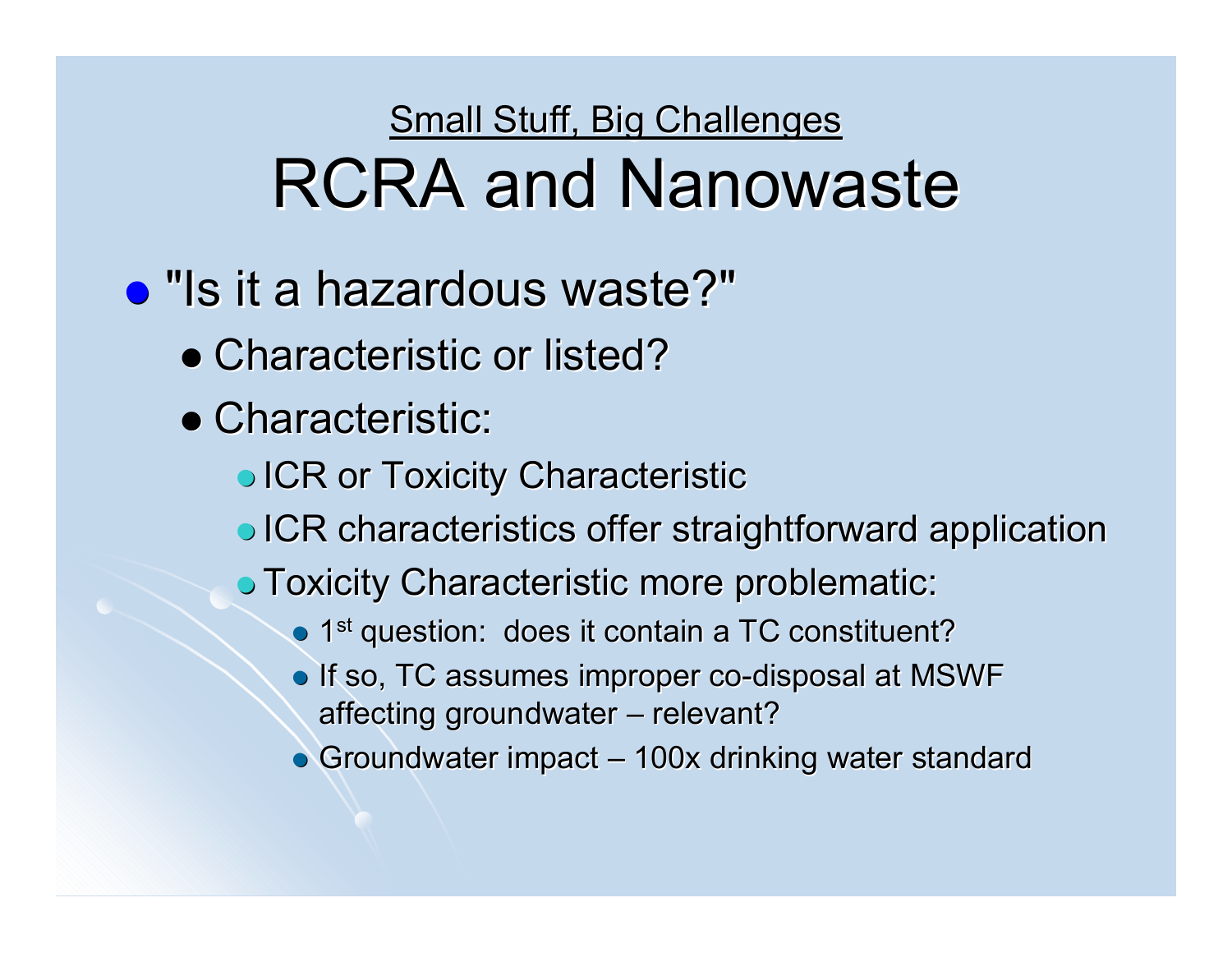- **Listed hazardous waste** 
	- $\bullet$  F Listings
		- Solvent use in manufacturing (F001-F005)
		- Plating operations (F006)
	- $\bullet$  K Listings
	- U and P Listings
		- $\bullet$  "Acutely toxic"
	- Consequences: Mixture/derived from rule; contained-in principle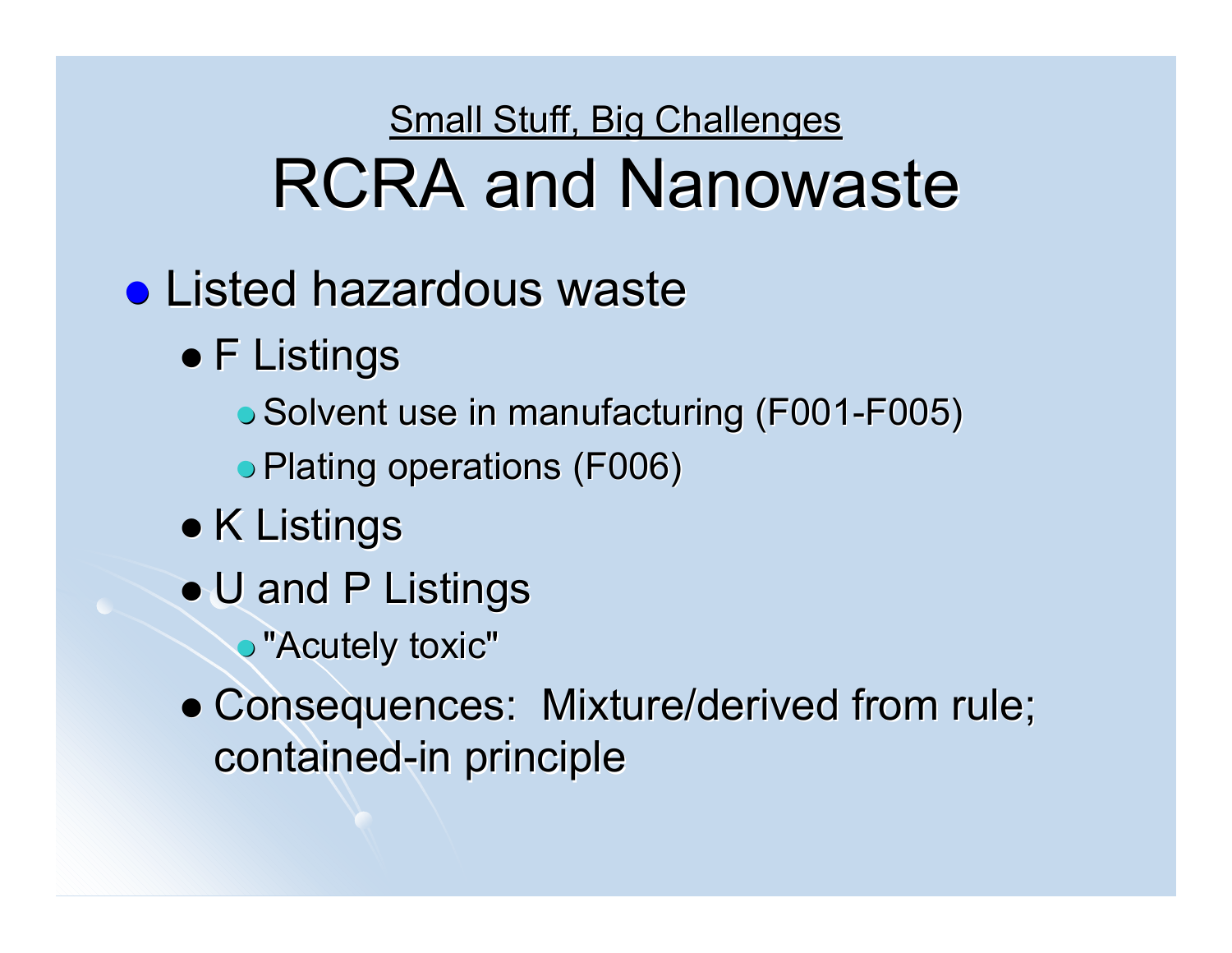#### $\bullet$  Exemptions

- Products/Co-products
- Wastewater treatment units, TETFs, MPU
- Household hazardous wastes
- **Energy exploration and production wastes**
- Reuse and recycling
	- $\bullet$  Reuse in similar fashion (use as solvent)
	- **Reuse constituting disposal (fuel, placement onto** land)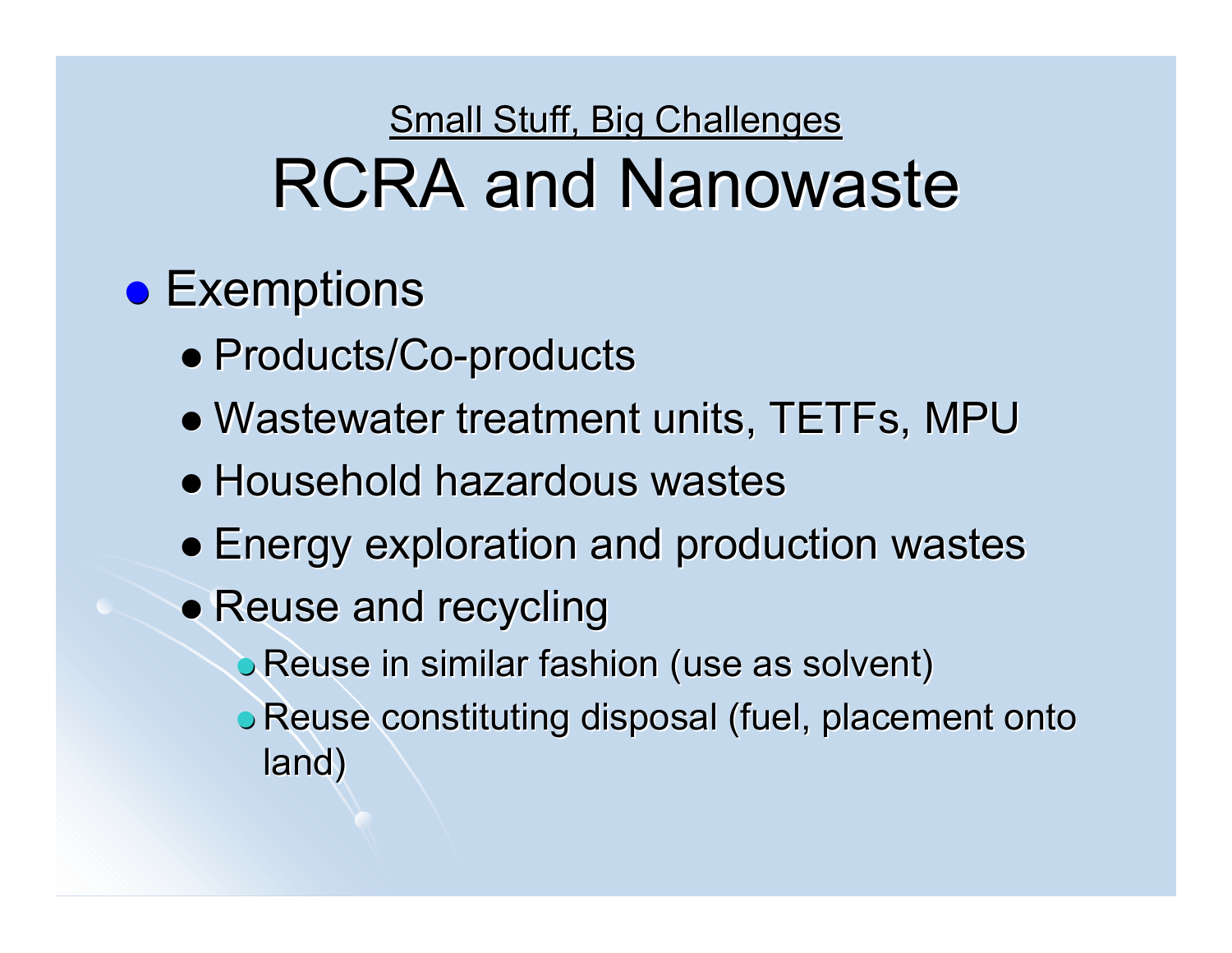- **"Am I a generator, transporter or TSDF** operator?"
	- Generator issues for nanowaste
		- **Small quantity generator** Small quantity generator
		- $\bullet$  Satellite accumulation
		- 90-day accumulation in tanks or containers

#### • TSDF

- **Treatment technologies for nanoscale materials?**
- **Nanoscale materials <u>as</u> treatment technology**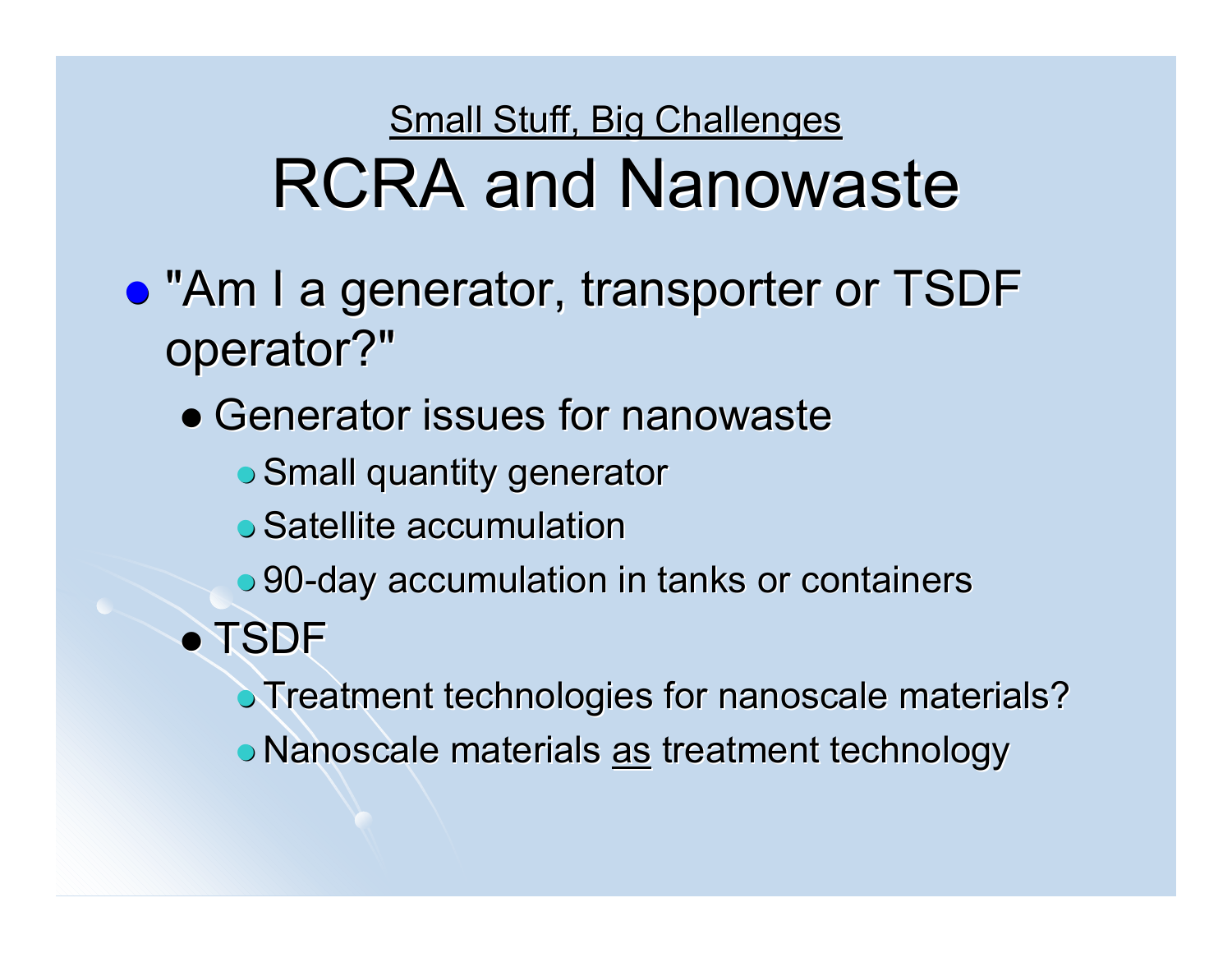- **"How can I handle or dispose of nanoscale** wastes?"
	- Once hazardous, must meet treatment standards for disposal
	- Land disposal treatment standards
	- BIF/Incinerator requirements
- State standards may vary from federal **RCRA requirements**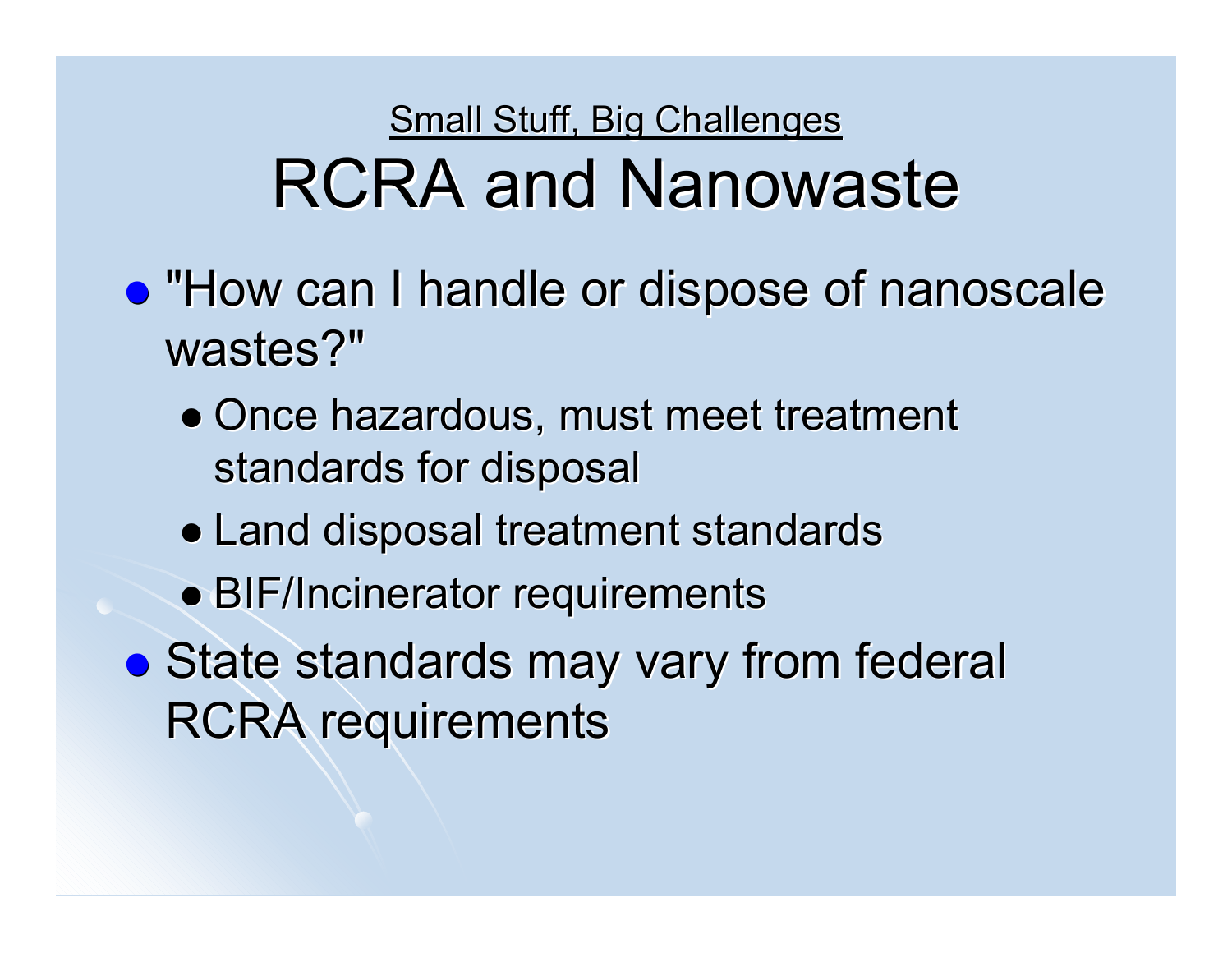- $\bullet$  Tools in the regulatory chest
	- Section 7003 imminent and substantial endangerment authority authority
		- $\bullet$  "any solid waste or hazardous waste"
		- $\bullet$  "an imminent and substantial endangerment to health or the environment"
		- $\bullet$  "contributed or contributing to"
	- $\bullet$  Omnibus authority (40 C.F.R. 270.32(b)(2))
		- $\bullet$  "Each permit...shall contain terms and conditions as the Administrator or State director determines necessary to protect human health and the environment"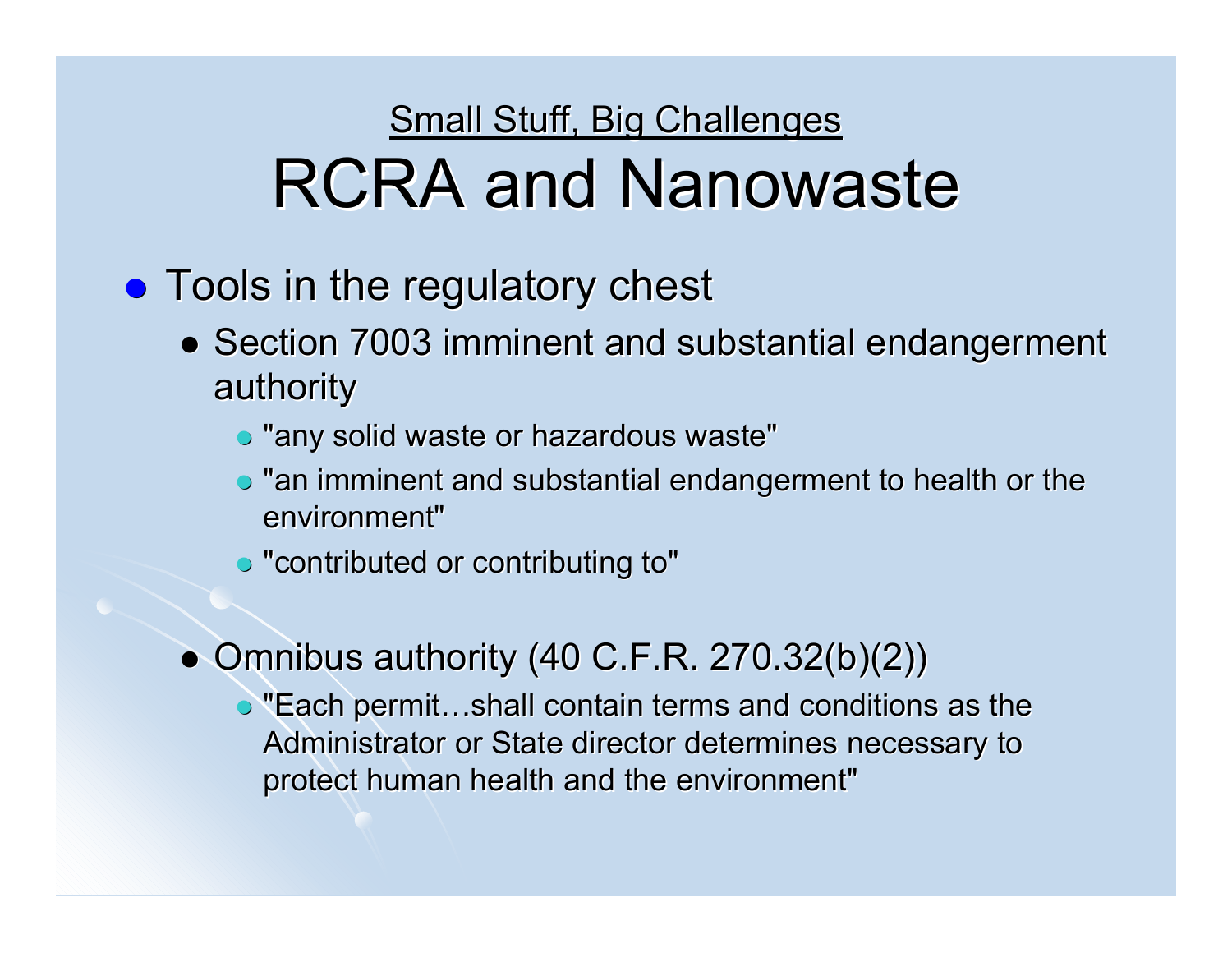• Much newer area of concern, and legal issues largely untested

**• Corollary to Life Cycle Analysis efforts** 

 $\bullet$  Tort liability analysis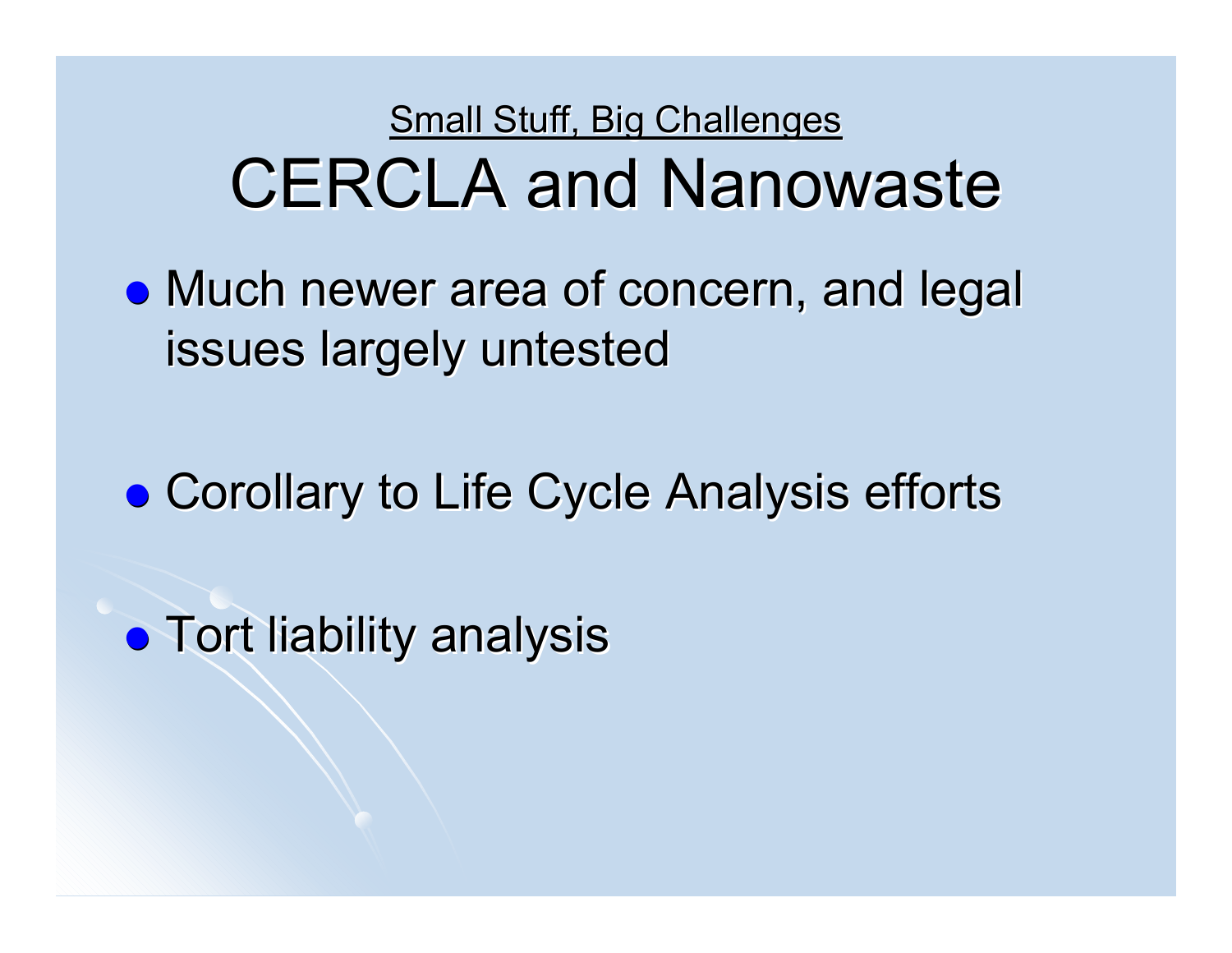- **Framework for analysis:** 
	- "Release"
	- "Hazardous substance"
	- **"Response Costs"**
	- z "Consistent with National Contingency Plan" "Consistent with National Contingency Plan"
	- "Potentially responsible person"
		- **J** Owner/Operator
		- **Past Owner/Operator**
		- $\bullet$  Transporter
		- **Arranger for treatment or disposal**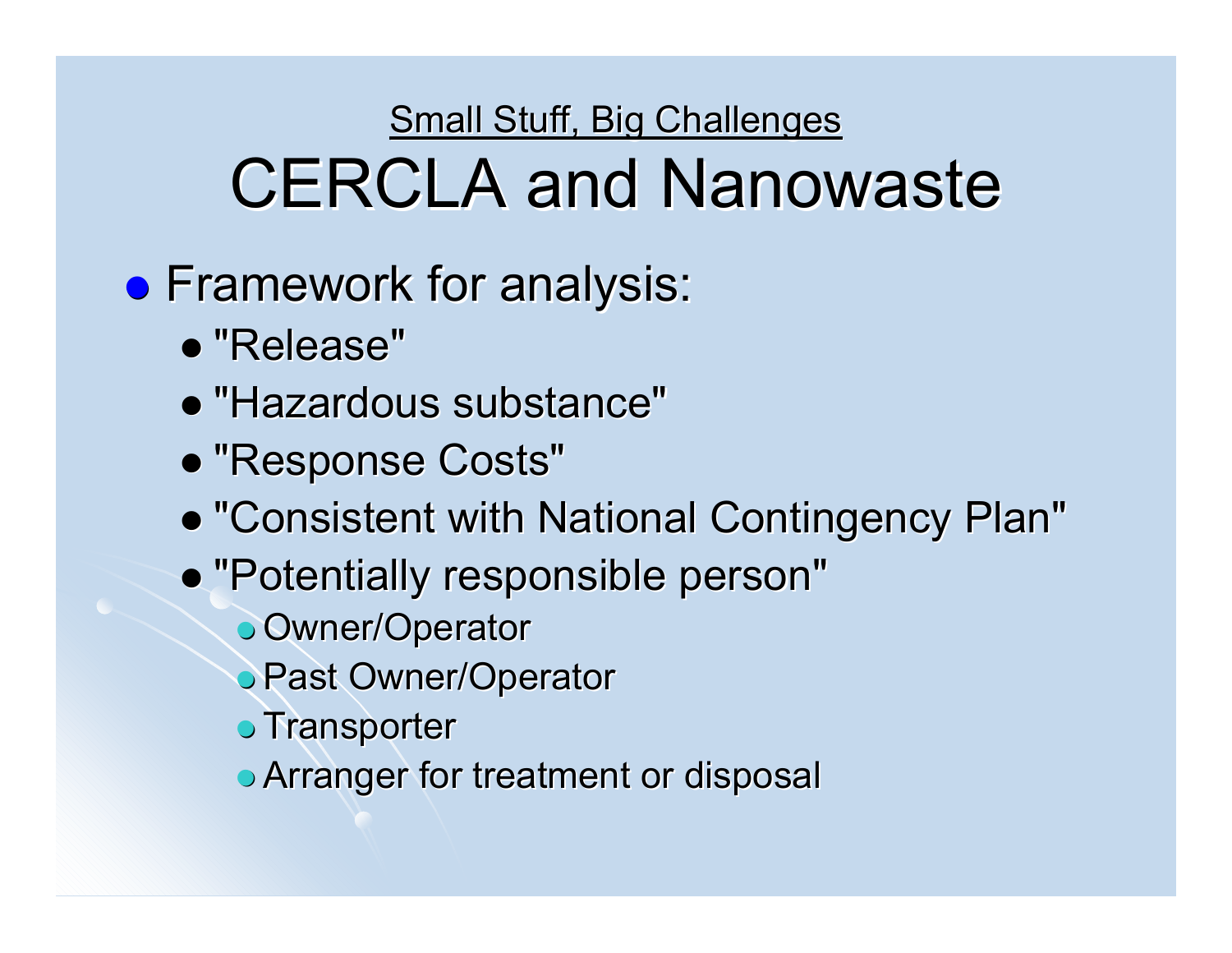- Was there a "release"?
	- $\bullet$  Federally permitted release exemption
- Did the release cause the incurral of response costs?
	- No threshold determinations
- $\bullet$  Was the harm indivisible, and therefore joint and several?
- "Pollutant" vs. "Hazardous Substance"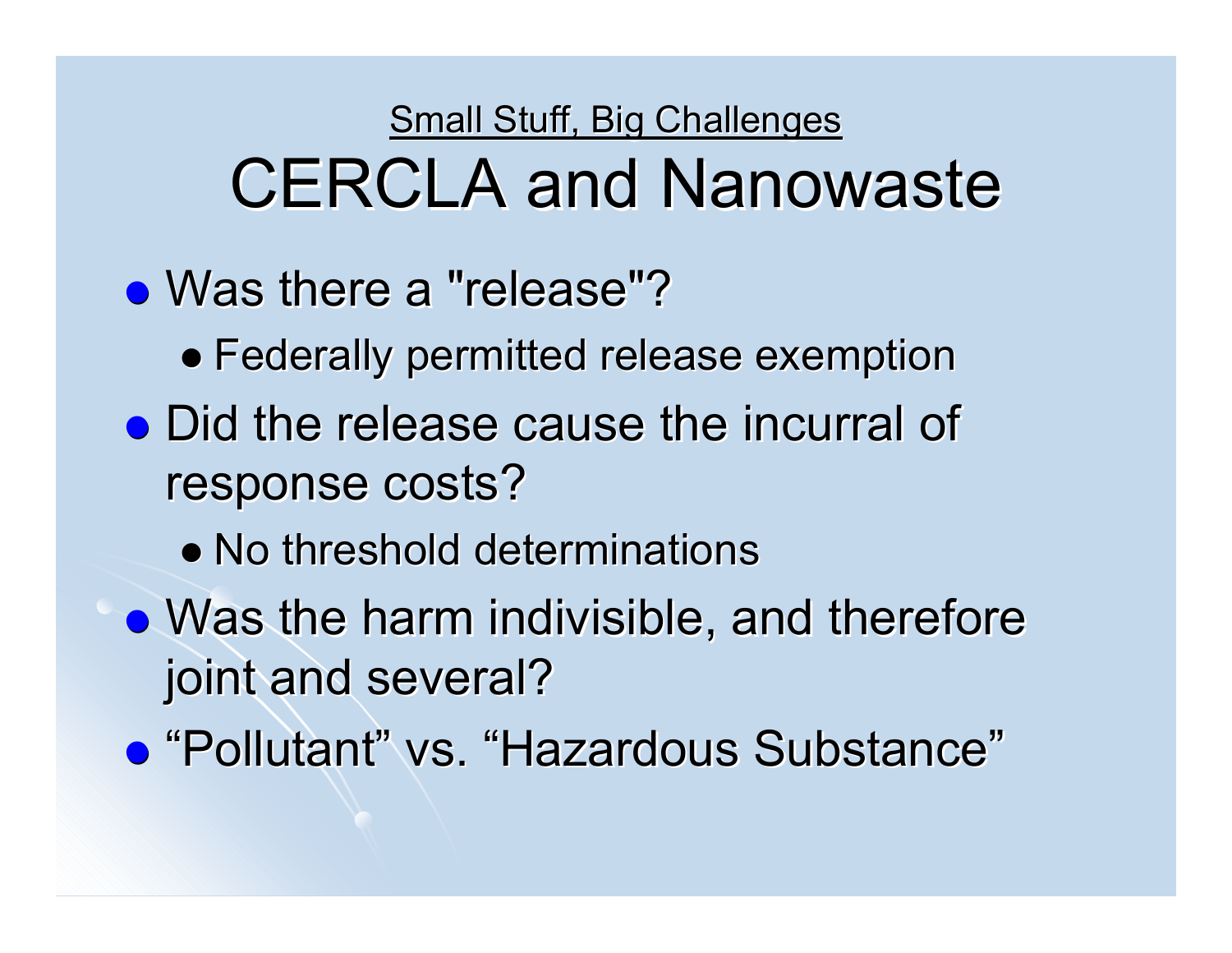- **Release reporting** –– RQ?
- Nanomaterials and environmental remediation
	- Nanoscale iron for groundwater remediation
	- Filtering technology
	- Difficulties in establishing test projects on state level